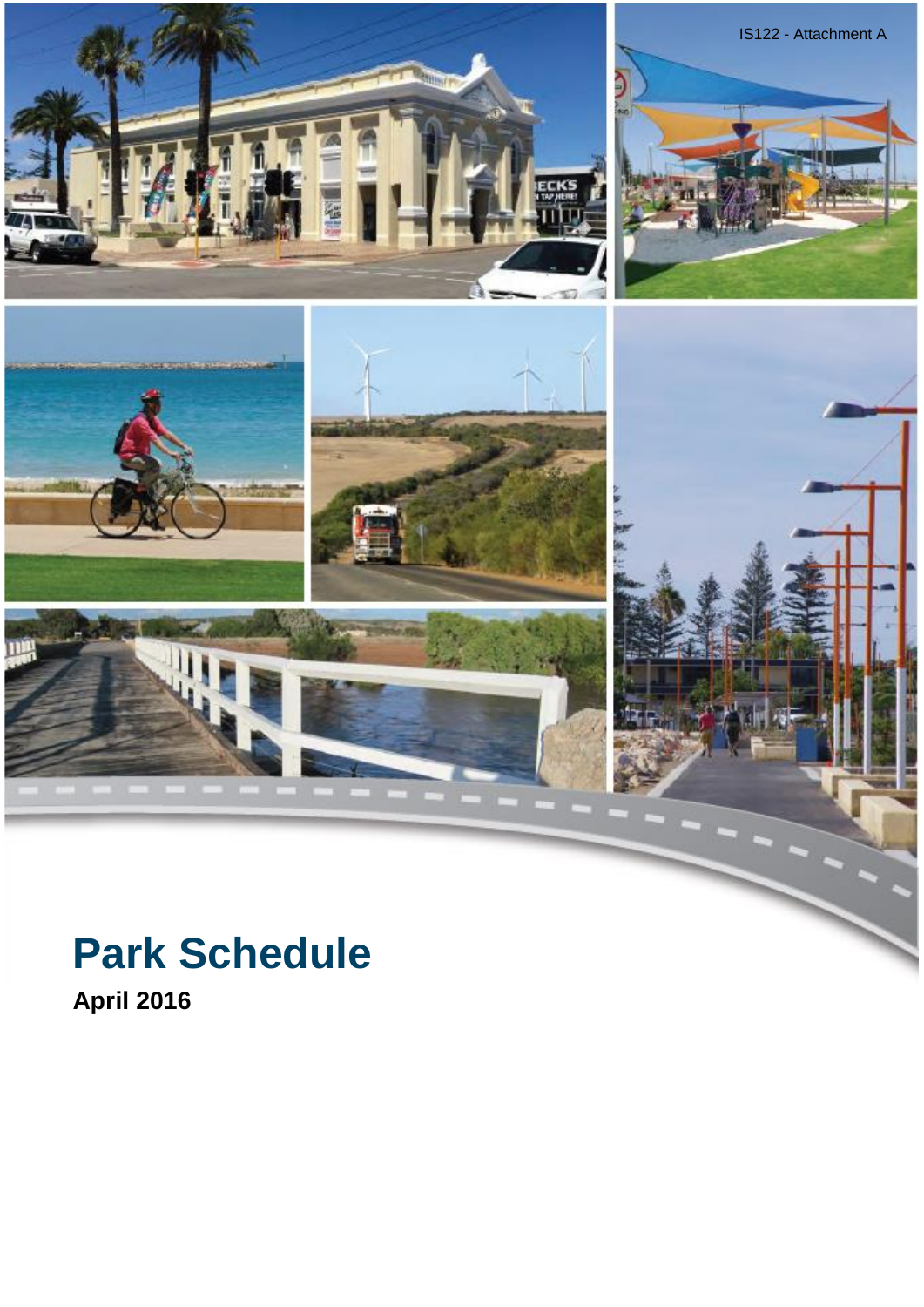## **1. Park Schedule**

| <b>Park</b>                    | <b>Proposed Park LOS</b><br><b>Hierarchy</b>                | <b>Existing</b><br><b>Toilet</b><br><b>Block</b> | Park to have a<br><b>Toilet Block as</b><br>a LOS moving<br>forward | <b>Existing</b><br>Playground | Park to have a<br>Playground as a<br><b>LOS moving</b><br>forward |
|--------------------------------|-------------------------------------------------------------|--------------------------------------------------|---------------------------------------------------------------------|-------------------------------|-------------------------------------------------------------------|
| Alexander Parklands            | <b>Local Park</b>                                           | No                                               | <b>No</b>                                                           | Removed<br>with 2015<br>audit | <b>No</b>                                                         |
| <b>AMC Park</b>                | Neighbourhood Park                                          | No                                               | No                                                                  | Yes                           | Yes                                                               |
| Apex Pioneer Memorial<br>Park  | <b>Local Park</b>                                           | Yes                                              | No                                                                  | No                            | No                                                                |
| Barracuda Park                 | <b>Local Park</b>                                           | No                                               | No                                                                  | No                            | No                                                                |
| Batavia Park                   | <b>Premier Park</b>                                         | No                                               | No                                                                  | No                            | No                                                                |
| <b>Bayside Park</b>            | Neighbourhood Park                                          | No                                               | No                                                                  | Yes                           | <b>Yes</b>                                                        |
| <b>Bellimos Park</b>           | Neighbourhood Park                                          | <b>No</b>                                        | No                                                                  | Yes                           | Yes                                                               |
| <b>Bluff Point Estate Park</b> | <b>Local Park</b>                                           | No                                               | No                                                                  | Yes                           | No                                                                |
| <b>Brett Foster Park</b>       | <b>Local Park</b>                                           | <b>No</b>                                        | No                                                                  | Yes                           | No                                                                |
| <b>Bugara Park</b>             | <b>Local Park</b>                                           | No                                               | No                                                                  | Yes                           | No                                                                |
| <b>Challener Street Park</b>   | <b>Local Park</b>                                           | No                                               | No                                                                  | Yes                           | No                                                                |
| <b>Chris Mainwaring Park</b>   | <b>Local Park</b>                                           | No                                               | No                                                                  | No                            | No                                                                |
| <b>Clematis Crescent Park</b>  | <b>Local Park</b>                                           | <b>No</b>                                        | <b>No</b>                                                           | Removed<br>with 2015<br>audit | No                                                                |
| Conus Way Park                 | <b>Local Park</b>                                           | No                                               | No                                                                  | Yes                           | No                                                                |
| Cooper Circuit Park            | <b>Local Park</b>                                           | No                                               | No                                                                  | Yes                           | No                                                                |
| Corallina Quays Park           | Local Park                                                  | No                                               | No                                                                  | No                            | No                                                                |
| <b>Coxswains Crescent Park</b> | <b>Local Park</b>                                           | No                                               | No                                                                  | Yes                           | No                                                                |
| Derna Park                     | <b>District Park</b>                                        | No                                               | Yes                                                                 | Yes                           | Yes                                                               |
| Edith Cowan Square             | <b>Premier Park</b>                                         | No                                               | No                                                                  | No                            | No                                                                |
| <b>Forrester Park</b>          | Neighbourhood Park<br>*Toilet block to remain for<br>RV use | Yes                                              | Yes                                                                 | Yes                           | Yes                                                               |
| Fraser-Gregory Park            | Neighbourhood Park                                          | No                                               | No                                                                  | Yes                           | Yes                                                               |
| <b>Geraldton Foreshore</b>     | <b>Premier Park</b>                                         | Yes                                              | Yes                                                                 | Yes                           | Yes                                                               |
| Gertrude Street Park           | <b>Local Park</b>                                           | No                                               | No                                                                  | Yes                           | No                                                                |
| <b>Giles Park</b>              | Local Park [with TB]                                        | Yes                                              | Yes                                                                 | No                            | No                                                                |
| <b>Glass Crescent Park</b>     | <b>Local Park</b>                                           | No                                               | No                                                                  | Yes                           |                                                                   |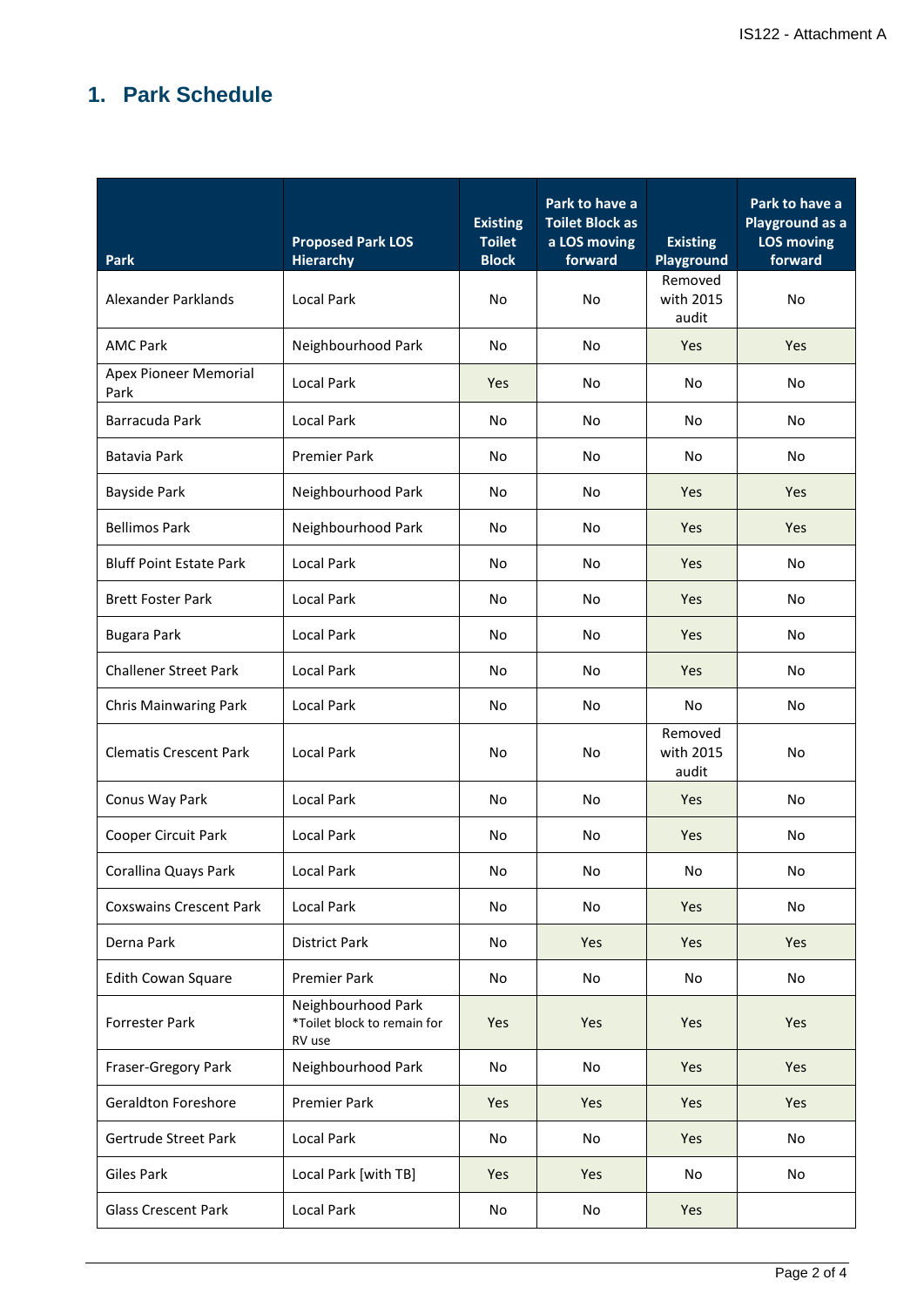| <b>Park</b>                    | <b>Proposed Park LOS</b><br><b>Hierarchy</b> | <b>Existing</b><br><b>Toilet</b><br><b>Block</b> | Park to have a<br><b>Toilet Block as</b><br>a LOS moving<br>forward | <b>Existing</b><br>Playground   | Park to have a<br>Playground as a<br><b>LOS moving</b><br>forward |
|--------------------------------|----------------------------------------------|--------------------------------------------------|---------------------------------------------------------------------|---------------------------------|-------------------------------------------------------------------|
| <b>Glendenning Park</b>        | <b>District Park</b>                         | Yes                                              | Yes                                                                 | Yes                             | Yes                                                               |
| <b>Grams Reserve</b>           | <b>District Park</b>                         | No                                               | Yes                                                                 | Yes                             | <b>Yes</b>                                                        |
| Greenough Park                 | Neighbourhood Park                           | No                                               | No                                                                  | Yes                             | Yes                                                               |
| Hadda Way POS                  | <b>Local Park</b>                            | No                                               | No                                                                  | No                              | No                                                                |
| Hakea Street Park              | <b>Local Park</b>                            | No                                               | No                                                                  | Yes                             | No                                                                |
| Hemsley Park                   | <b>Local Park</b>                            | No                                               | No                                                                  | No                              | No                                                                |
| Iduna Park                     | <b>Local Park</b>                            | No                                               | No                                                                  | only swing<br>left              | No                                                                |
| Jenner Court Park              | <b>Local Park</b>                            | <b>No</b>                                        | <b>No</b>                                                           | Removed<br>with 2015<br>audit   | <b>No</b>                                                         |
| John Forrest Park              | <b>Premier Park</b>                          | <b>No</b>                                        | No                                                                  | No                              | No                                                                |
| Karloo Park                    | Neighbourhood Park                           | No                                               | No                                                                  | Yes                             | Yes                                                               |
| Lester Square                  | <b>Local Park</b>                            | No                                               | No                                                                  | only swing<br>left              | No                                                                |
| Levy Street Park               | <b>Local Park</b>                            | <b>No</b>                                        | <b>No</b>                                                           | Removed<br>with 2015<br>audit   | <b>No</b>                                                         |
| Lions Club Park                | <b>District Park</b>                         | Yes                                              | Yes                                                                 | Yes                             | Yes                                                               |
| Mahomets Beach                 | <b>District Park</b>                         | Yes                                              | Yes                                                                 | Yes                             | Yes                                                               |
| <b>Maitland Park</b>           | <b>District Park</b>                         | Yes                                              | Yes                                                                 | Yes                             | Yes                                                               |
| Marina Park                    | Premier Park                                 | No                                               | No                                                                  | Yes                             | Yes                                                               |
| <b>Muir Park</b>               | <b>District Park</b>                         | Yes                                              | Yes                                                                 | Yes                             | Yes                                                               |
| <b>Mullewa Town Heart Park</b> | <b>Local Park</b>                            | No                                               | No                                                                  | No                              | No                                                                |
| Norm Brand Park                | Local Park                                   | <b>No</b>                                        | <b>No</b>                                                           | Removed<br>with 2015<br>audit   | No                                                                |
| Pages Beach                    | <b>Premier Park</b>                          | Yes                                              | <b>Yes</b>                                                          | Yes                             | <b>Yes</b>                                                        |
| Paringa Park                   | Neighbourhood Park                           | Yes                                              | Yes                                                                 | Yes                             | Yes                                                               |
| Pebble View Park               | Neighbourhood Park                           | No                                               | No                                                                  | No                              | Yes                                                               |
| Portacello POS                 | <b>Local Park</b>                            | <b>No</b>                                        | <b>No</b>                                                           | No                              | <b>No</b>                                                         |
| Rundle Park                    | <b>Premier Park</b>                          | Yes                                              | Yes                                                                 | Yes                             | Yes                                                               |
| Sail Boulevard Park            | <b>Local Park</b>                            | No                                               | No                                                                  | No                              | No                                                                |
| Seahaven Park                  | Neighbourhood Park                           | <b>No</b>                                        | <b>No</b>                                                           | Yes                             | <b>Yes</b>                                                        |
| <b>Spalding Park</b>           | <b>Premier Park</b>                          | Yes                                              | Yes                                                                 | 1 Site<br>replaced, 1<br>vacant | Yes                                                               |